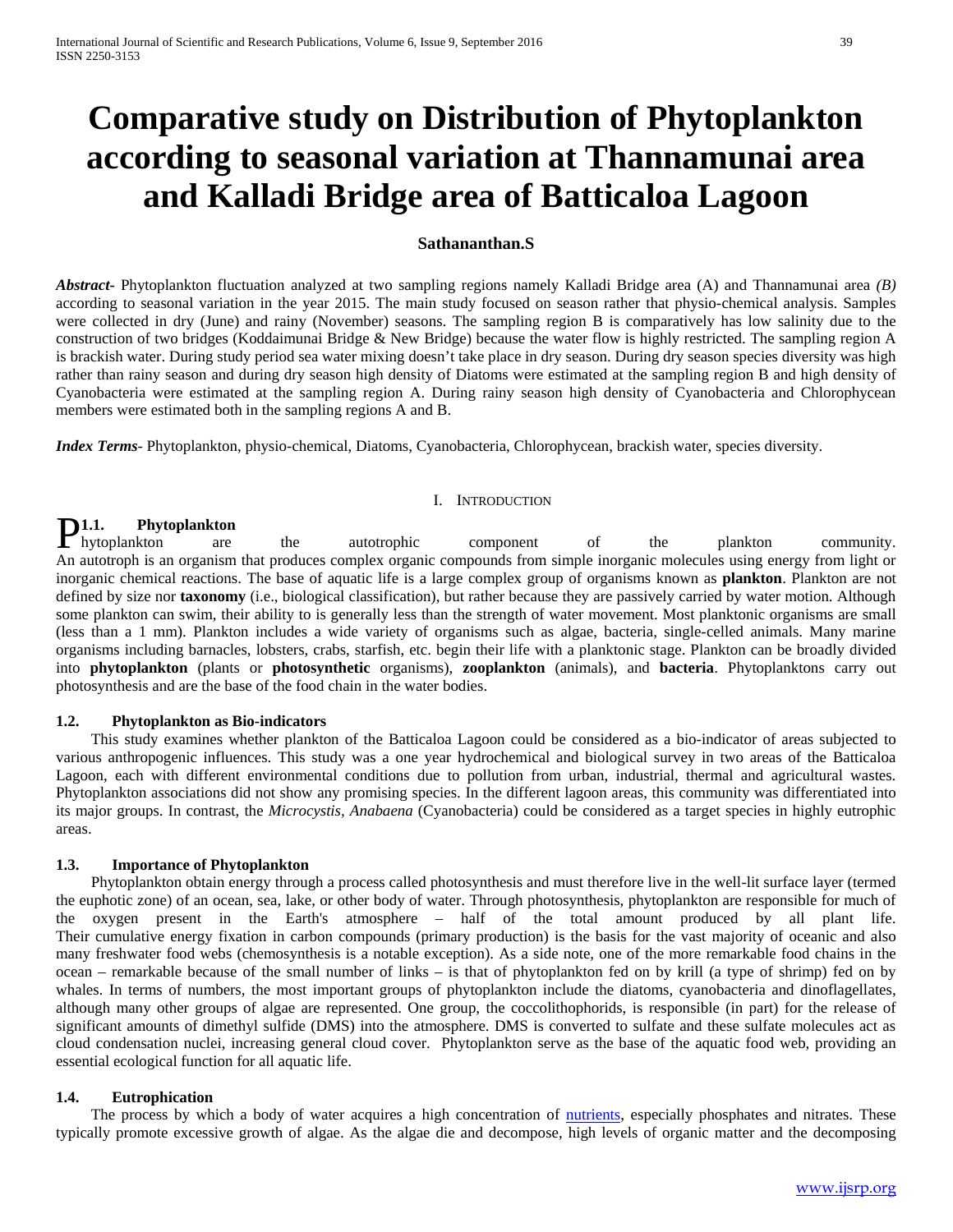organisms deplete the water of available oxygen, causing the death of other organisms, such as fish. Eutrophication is a natural, slowaging process for a water body, but human activity greatly speeds up the process – (Art, 1993). . It may occur naturally but can also be the result of human activity (cultural eutrophication from fertilizer runoff and sewage discharge) and is particularly evident in slowmoving rivers and shallow lakes … Increased sediment deposition can eventually raise the level of the lake or river bed, allowing land plants to colonize the edges, and eventually converting the area to dry land." – (Lawrence and Jackson, 1998).

### **1.5. Batticaloa Lagoon**

Batticaloa Lagoon is a very large [estuarine](http://en.wikipedia.org/wiki/Estuarine) [lagoon](http://en.wikipedia.org/wiki/Lagoon) in [Batticaloa District,](http://en.wikipedia.org/wiki/Batticaloa_District) eastern [Sri Lanka.](http://en.wikipedia.org/wiki/Sri_Lanka) The city of [Batticaloa](http://en.wikipedia.org/wiki/Batticaloa) is located on land between the lagoon and the [Indian Ocean.](http://en.wikipedia.org/wiki/Indian_Ocean)Batticaloa district is flourished with three lagoons, such Batticaloa lagoon, Valaichchenai Lagoon and Vakari Lagoon. Among them, Batticaloa lagoon is the largest lagoon in Batticaloa District. Batticaloa lagoon is a long and narrow lagoon situated in the east coast of Sri Lanka with the total area of approximately 11,500 ha of water. The lagoon is 56 km long. This lagoon extends from Eravur (Batticaloa district) in the north to [Kalmunai](http://en.wikipedia.org/wiki/Kalmunai) (Ampara district) in the south. This lagoon opens in to the sea at two points. One in the southern end of the lagoon at Kallar and the other is midway of the lagoon at Palameenmadu which is close to the Batticaloa town. The Sampling region A (Seelamunai) is close to Palameenmadu.

### II. OBJECTIVE

 Many studies indicated that phytoplankton population in water bodies oscillate quantitatively as well as qualitatively depending on the quality of waters they receive through the surface runoff. Therefore, depending on the water quality changes, their use as indicator organisms has become very important. Though the phytoplankton fluctuation influenced by the physio-chemical parameters, but this study totally focused on how the phytoplankton fluctuation influenced by seasonal variation.

 Batticaloa lagoon receives waters from eight rivers in its catchments. The water quality of the lagoon gets deteriorated due to the activities of the surface runoff and catchments. The Physical & chemical properties of the lagoon water during monsoon rains & dry seasons were estimated and how the phytoplankton act as bio-indicator at Thannamunai (B) and Kalladi Bridge area (A) due to the seasonal and water quality variation.

The objective of the present study was to determine;

 1. To determine the phytoplankton composition, species diversity & the density of different phytoplankton species of the Batticaloa lagoon in different seasons at Thannamunai (B) and Kalladi Bridge area (A).

2. To determine the condition of the lagoon water if algal blooms recorded at Thannamunai (B) and Kalladi Bridge area (A).

 3. To determine the possibility of using species diversity & density of phytoplankton in the lagoon and diversity indices for the prediction of water quality using phytoplankton as environmental indicators.

# III. GEOGRAPHY OF BATTICALOA

 Batticaloa is in the eastern coast of Sri Lanka on a flat coastal plain boarded by the Indian Ocean in the east occupies the central part of the eastern Sri Lanka. Its average elevation is around 5 meters. Scenic beauty of the Batticaloa is the Lagoons. Batticaloa district has three lagoons such as [Batticaloa Lagoon,](http://en.wikipedia.org/wiki/Batticaloa_Lagoon) Valaichchenai Lagoon, and Vakari (Panichchankerni) Lagoon. Among these lagoons, Batticaloa Lagoon is the largest lagoon and has 56 km long 162 square km area, extending from Pankudaweli in North and Kalmunai in South.

 There are several islands within the Batticaloa Lagoon such as Puliayantheevu, Buffaloa Island, Bone Island Many bridges are built across the lagoon connecting the landmasses and the islands. The Puliayantheevu is the metropolitan place of the city. The biggest bridge of all is Lady Manning Bridge located at Kallady, which is the main access path to the city from the southern places of the district. This bridge is also famous for singing fishes which was considered musical sounds heard in the Kallady lagoon in the full moon day. A priest named Father Lang recorded this musical charm and broadcast it in the 1960s over the (Sri Lanka Broadcasting Cooperation) Batticaloa beaches are sandy and located along 4 km shoreline in the city and further extend through the neighboring places. They include Kallady beach, Pasikkudah and Kalkudah. Pasikkudah is a bay protected from the ocean, with a flat and sandy bed extending 150 to 200 meters from the shore.

### **3.1.Climate**

Batticaloa has a [tropical wet and dry climate](http://en.wikipedia.org/wiki/Tropical_wet_and_dry_climate) under the [Köppen climate classification,](http://en.wikipedia.org/wiki/K%C3%B6ppen_climate_classification) also generically referred to as 'drymonsoonal climate'. Batticaloa's climate is temperate or moderate throughout the year. From March to May, the warmest time of the year, the maximum temperature averages around 32 degrees Celsius (88 [degrees Fahrenheit\)](http://en.wikipedia.org/wiki/Fahrenheit). During the monsoon season from November to February heavy rains are recorded, with average temperature of 27°C. Average annual rainfall in Batticaloa is 1650 mm or 165 cm (65.00 in).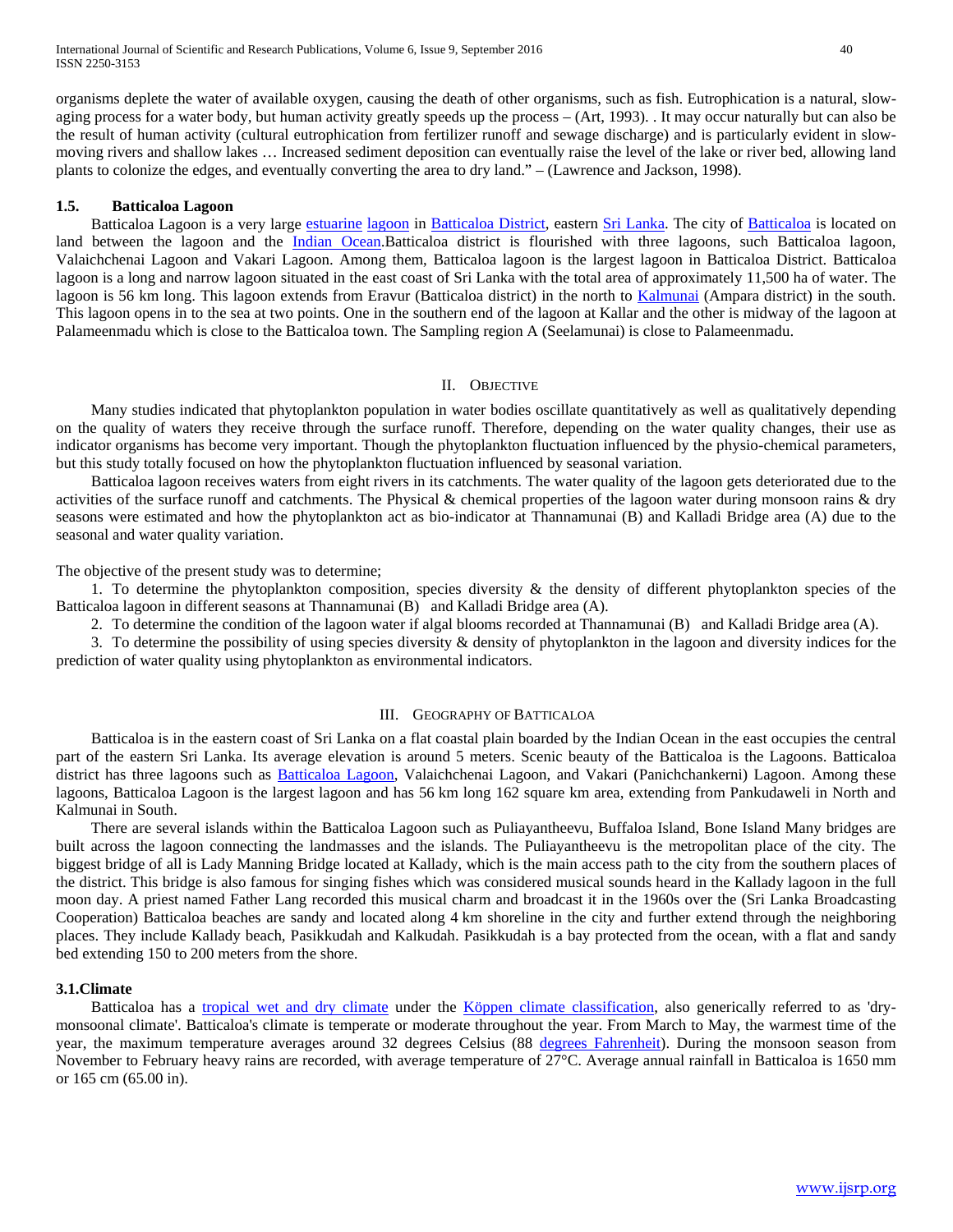# IV. METHODOLOGY

# **4.1. Study area and Sampling regions**

 The studied area is the Batticaloa lagoon. It was categorized into three basins, which are Northern basin, Southern basin and Intermediate basin. During 2015 investigation period June (dry season) and November (rainy season) water samples were collected from Intermediate basin (Kalladi Bridge area) this region is an estuary, to Northern basin (Thannamunai) at 2 regions. Water samples were collected at 10 m distance away from the shore by using a boat at the secchi disk level. So from each season two samples, totally 4 water samples were collected and analyzed. The algal members were identified at genus level.

 The sampling region A (Kalladi Bridge area) was located at the Intermediate basin, sampling region B (Thannamunai) located at the Northern region. It was difficult to collect water samples in all the regions of Batticaloa lagoon due to time limitations. In this study the Batticaloa lagoon and its catchment was considered as an interacting ecosystem. Any activity within the catchment may influence the quality of water in its inlets thus causing changes in the phytoplankton assemblage of the lagoon. These changes could cause changes in the phytoplankton biomass within the lagoon. Therefore specifically two sampling regions were selected to represent seasonal variation of phytoplankton in the lagoon.

# **4.2. Collection of water samples, Sampling procedure and Estimation of Species**

 Sampling was done in June (dry season) and November (rainy season) at Kalladi Bridge area and Thannamunai respectively during the investigation periods 2015. At each sampling region secchi depths were determined using a black & white disc of 0.25 m in diameter, operated from the boat at 10 am. to 11.00 am. for comparative purposes. Then at each region, water samples were collected at secchi disc level 19 m away from the shore by using a Ruttner sampler with a volume of 2.5 L operated from the boat. The collected water samples were immediately transferred to sterile bottles and 100 ml of collected samples were again transferred to another sterile bottle then fixed with 1 ml Lugol's solution and covered with aluminium foil and placed in undisturbed box. The collected water samples were transferred to laboratory as quick as possible and maintained for 24 hrs under undisturbed condition. Then the sedimented phytoplankton mass were carefully separated by using a micro pipette and estimated the species composition by using haemocytometer.

### V. RESULT AND DISCUSSION

# **Species indentified during the study period 2015 given below:**

# **Division: Bascillariophyta (Diatoms):**



*Gyrosigma accuminatum Nitzschia closterium Synedra fasciculate Navicula gibbula*







*Cyclotella comta Rhizosolenia alata Cyclotella stelligera Navicula radiosa*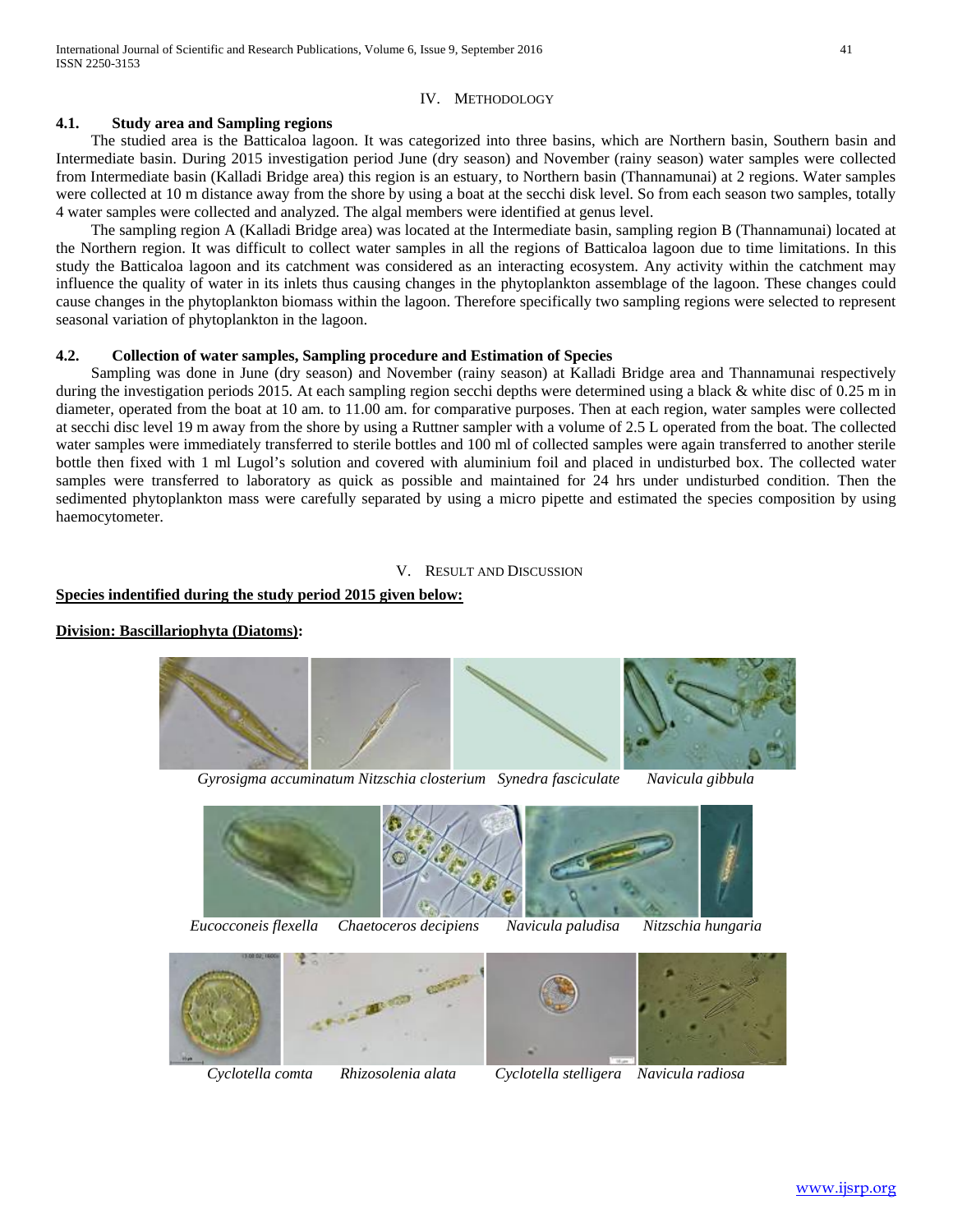

*Cerataulina pelagic Nitzschia amphibian*

# **Division: Chlorophyta (Green algae):**



*Tetrastrum triangulare**Monoraphidium contortum**Koliella longiseta*

# **Division: Cyanophyta (Cyanobacteria):**







*Merismopedia tenuissima*

# **Division: Euglenophyta (Euglenoids):**





# **Division: Dianoflagellates:**



*Peridinium polonicum Properidinium stenii*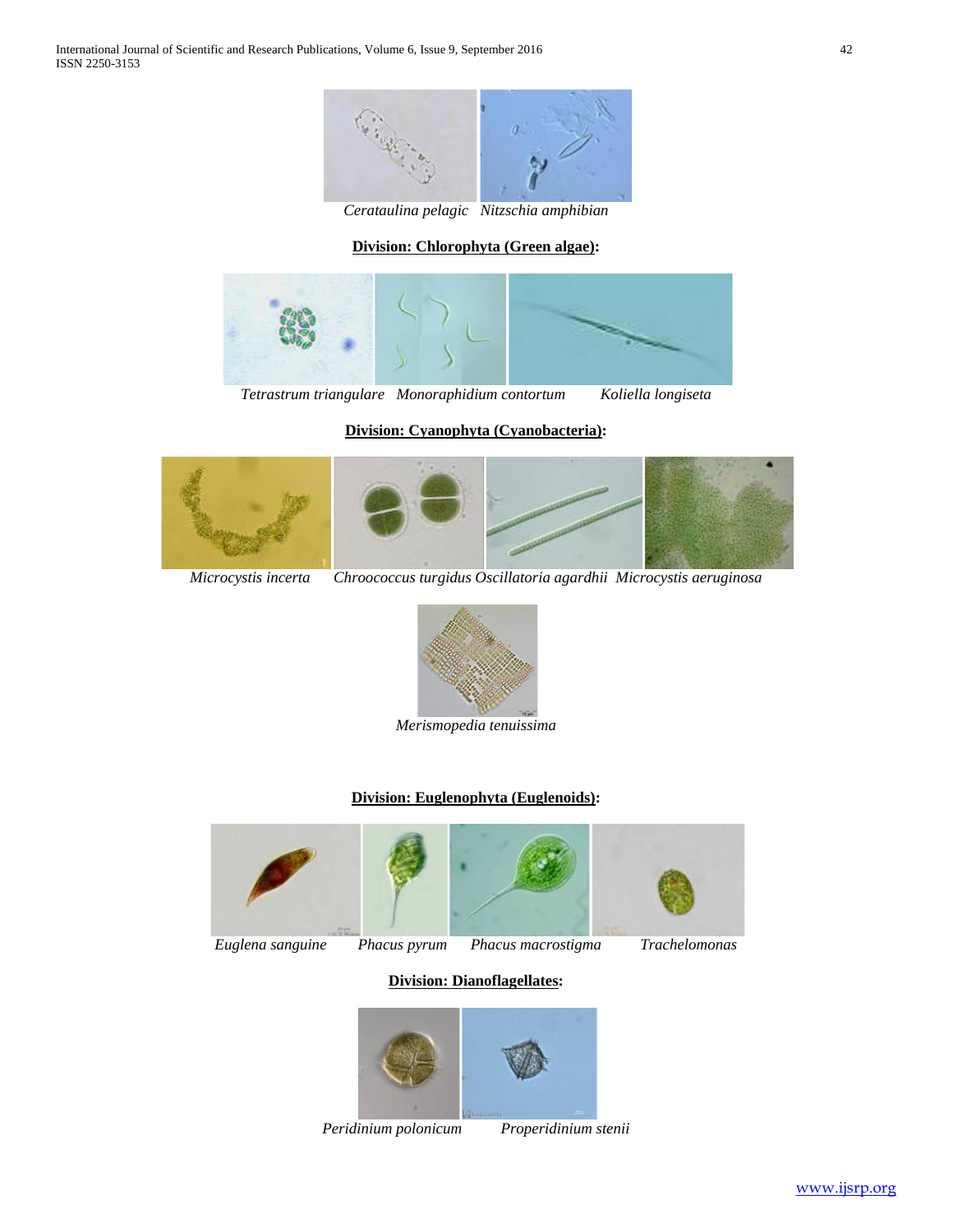# **June 2015 (Dry season) – Kalladi Bridge area (A)**

**Number of Species – 14. In 1x10-4 ml water sample.**

 *Microcystis incerta (Cy), Gyrosigma accuminatum (B), Nitzschia closterium (B), Synedra fasciculate (B), Navicula gibbula (B), Eucocconeis flexella (B), Properidinium stenii (Di), Chaetoceros decipiens (B), Navicula paludisa (B), Nitzschia hungaria (B), Cyclotella comta (B), Rhizosolenia alata (B), Cyclotella stelligera (B), Microcystis aeruginosa (Cy).* 

Number of Diatom Species (B) were 12, Number of Cyanobacteria (Cy) was 1 and Number of Dinoflagellates was 1.

### **June 2015 (Dry season) - Thannamunai (B)**

# **Number of Species – 12. In 1x10-4 ml water sample.**

 *Microcystis aeruginosa (Cy), Microcystis incerta (Cy), Tetrastrum triangulare (C), Chroococcus turgidus (Cy), Oscillatoria agardhii (Cy), Peridinium polonicum (Di), Merismopedia tenuissima (Cy), Euglena sanguine (Eu), Navicula radiosa (B), Phacus pyrum (Eu), Phacus macrostigma (Eu), Trachelomonas (Eu).* 

Number of Diatom Species (B) was 1, Number of Cyanobacteria Species (Cy) were 5, Number of Green Algae Species (C) was 1, Number of Euglenoids (Eu) were 4 and Number of Dianoflagelates (Di) was 1.

# **November 2015 (Rainy season) – Kalladi Bridge area (A)**

# **Number of Species – 8. In 1x10-4 ml water sample.**

 *Microcystis incerta (Cy), Monoraphidium contortum (C), Tetrastrum triangulare (C), Chroococcus turgidus (Cy), Cyclotella stelligera (B), Euglena sanguine (Eu), Cyclotella comta (B), Cerataulina pelagic (B).*  Number of Diatom Species (B) were 3, Number of Cyanobacteria Species (Cy) were 2, Number of Green Algae Species (C) were 2,

and Number of Euglenoids (Eu) was 1.

# **November 2015 (Rainy season) - Thannamunai (B)**

# **Number of Species – 7. In 1x10-4 ml water sample.**

 *Monoraphidium contortum (C), Chroococcus turgidus (Cy), Phacus macrostigma (Eu), Microcystis incerta (Cy), Nitzschia amphibian (B), Koliella longiseta (C), Tetrastrum triangulare (C).* 

Number of Diatom Species (B) was 1, Number of Cyanobacteria Species (Cy) were 2, Number of Green Algae Species (C) were 3, and Number of Euglenoids (Eu) was 1.

 In the dry season the species diversity was high at the sampling regions Kalladi Bridge area (A) and Thannamunai (B) rather than rainy season. (Fig:1). Phytoplankton diversity and succession in the Iyagbe lagoon, **Lagos, Nigeria** was investigated for 24 consecutive months (Oct., 2004 - Sept., 2006). Phytoplankton diversity was clearly higher in the dry than wet season. (Onyema,I.C., 2010), Moreover Phytoplankton structure and diversity in the eutrophic-hypereutrophic reservoir Paso de las Piedras, Argentina were studied during January 2004 - June 2005. (Fernández, *et al.,* 2012). The result of this study also proved that the phytoplankton diversity was clearly higher in the dry than wet season. These investigations supporting the result.

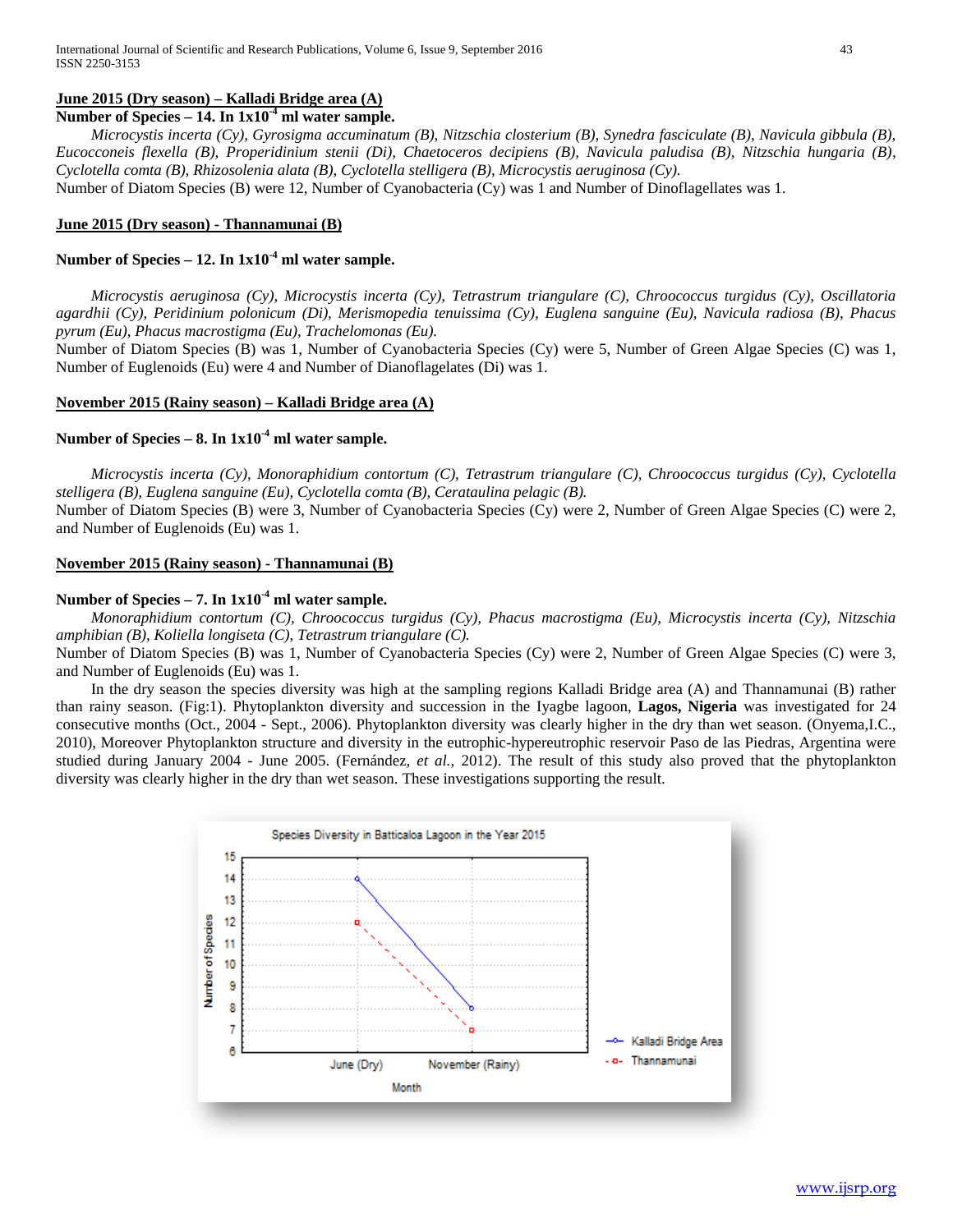At the sampling region A (Kalladi Bridge area) during dry season the salinity was high due to sea intrusion compare to the sampling region B (Thannamunai). Sampling region B (Thannamunai) is brackish water compare to the sampling region A (Kalladi Bridge area). During dry season density wise Bascillariophycean members (diatom) were high at the sampling region A (Kalladi Bridge area) and this estuarine water is moderately saline (Fig:2).

# **June 2015 – Kalladi Bridge area**

# **Density of each species in 100ml sample;**

 *(1). Microcystis incerta (Cy) – 100, (2). Gyrosigma accuminatum (B) – 100, (3). Nitzschia closterium (B) – 600, (4). Synedra fasciculate (B) – 200, (5). Navicula gibbula (B) – 100, (6). Eucocconeis flexella (B) – 100, (7). Properidinium stenii (B) – 100, (8). Chaetoceros decipiens (B) – 100, (9). Navicula paludisa (B) – 100, (10). Nitzschia hungaria (B) – 100, (11). Cyclotella comta (B) – 100, (12). Rhizosolenia alata (B) – 100, (13). Cyclotella stelligera (B) – 100, (14). Microcystis aeruginosa (Cy) – 200.*



 Salinity influences diatom physiology directly, by exerting an osmotic stress, but it may also affect species composition indirectly via interaction with other factors. For instance, both salinity and ion composition have an impact on nutrient dynamics in saline systems, specifically in terms of nutrient availability (Cole *et al*., 1986; Caraco *et al.*, 1989), requirements (Tuchman *et al*., 1984) and uptake rates (Bhattacharyya and Volcani, 1980; Mohleji and Verhoff, 1980); hence, nutrients may serve as a mechanistic link between diatom community structure and ionic concentration / composition. These factors may be the reason for high density of diatoms at the sampling region A (Kalladi Bridge area).

 Cyanophycean members were high at the sampling region B (Thannamunai) (Fig:3). The sampling region B shows comparatively shallow and slow moving water condition and receiving surface runoff from paddy lands and small industries. Human activities (e.g., agricultural runoff, inadequate sewage treatment, runoff from roads) have led to excessive fertilization (eutrophication) of many water bodies. This has led to the excessive proliferation of algae and cyanobacteria in fresh water and thus has had a considerable impact upon recreational water quality. In temperate climates, cyanobacterial dominance is most pronounced during the summer months, though algal bloom was not been recorded during the study period. The majority of cyanobacteria are aerobic photoautotrophs. Their life processes require only water, carbon dioxide, inorganic substances and light. Photosynthesis is their principle mode of energy metabolism. In the natural environment, however, it is known that some species are able to survive long periods in complete darkness. Furthermore, [certain cyanobacteria show a distinct ability fo](http://www.google.lk/url?url=http://botany.natur.cuni.cz/algo/determin.html&rct=j&frm=1&q=&esrc=s&sa=U&ei=GG2vU_GHPI-yuATysoL4Ag&ved=0CDoQ9QEwEw&usg=AFQjCNEL7j9fBkIQhuAcKPB4geRXl8t39A)r heterotrophic nutrition (Fay, 1965).



*Microcystis aeruginosa*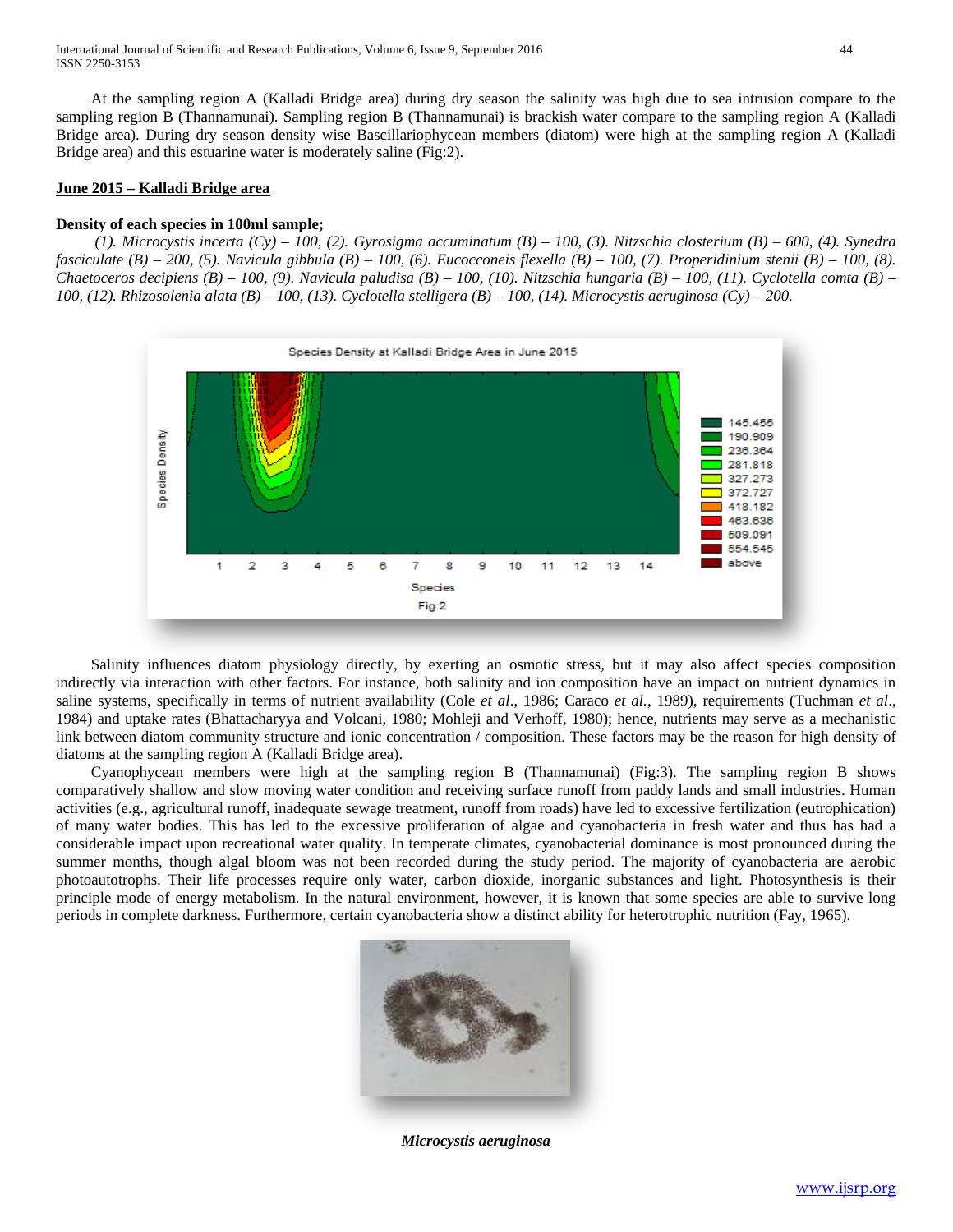International Journal of Scientific and Research Publications, Volume 6, Issue 9, September 2016 45 ISSN 2250-3153

 The nitrogen-fixing species contribute globally to soil and water fertility (Rai, 1990). The use of cyanobacteria in food production and in solar energy conversion holds promising potential for the future (Skulberg, 1995). However, cyanobacteria may also be a source of considerable nuisance in many situations. The high density cyanobacterial members indicating the mixing of harmful pollutants into the sampling region B (Fig:3).

# **June 2015 - Thannamunai**

### **Density of each species in 100ml sample;**

 *(1). Microcystis aeruginosa (Cy) – 500, (2). Microcystis incerta (Cy) – 500, (3). Tetrastrum triangulare (C) – 200, (4). Chroococcus turgidus (Cy) - 300, (5). Oscillatoria agardhii (Cy) – 100, (6). Peridinium polonicum (Di) – 300, (7). Merismopedia tenuissima (Cy) – 200, (8). Euglena sanguine (Eu) - 200 , (9). Navicula radiosa (B) – 100, (10). Phacus pyrum (Eu) – 100, (11). Phacus macrostigma (Eu) - 100 , (12). Trachelomonas (Eu) – 100.*



 During rainy season the Cyanophycean and Chlorophycean densities were high both in the sampling regions A (Kalladi Bridge area) (Fig:4) and B (Thannamunai) (Fig:5). The identification of the Cyanophycean members may be the reason of mixing the pollutants at both sampling regions A and B due to surface runoff during rainy season and the reason for high density of chlorophycean members is the green algae is the ancestors of higher plants and the sampling region B has shown suitable environment for the high density of Chlophycean members due to sufficient amount of nutrient, sunlight, temperature, and low salinity. The sampling regions A and B shows more or less same pattern of phytoplankton fluctuations (Fig:4) and (Fig:5). The identified high density Chlorophycean member was *Monoraphidium contortum.*

 Toxicity of cadmium, copper and zinc was tested on four green algal species (*Ankistrodesmus fusiformis, Chlorella ellipsoidea, Monoraphidium contortum and Scenedesmus acuminatus*) isolated from a **highly polluted river** (Matanza-Riachuelo River, Buenos Aires, Argentina). (amagda65@yahoo.com.ar).



*[Monoraphidiu](http://www.planktonforum.eu/fileadmin/phyto/ned/algen/original/monoraphidium_contortum_02.JPG)[m contortum](http://www.planktonforum.eu/fileadmin/phyto/ned/algen/original/Monoraphidium_contortum.jpg)*

**November 2015 – Kalladi Bridge area**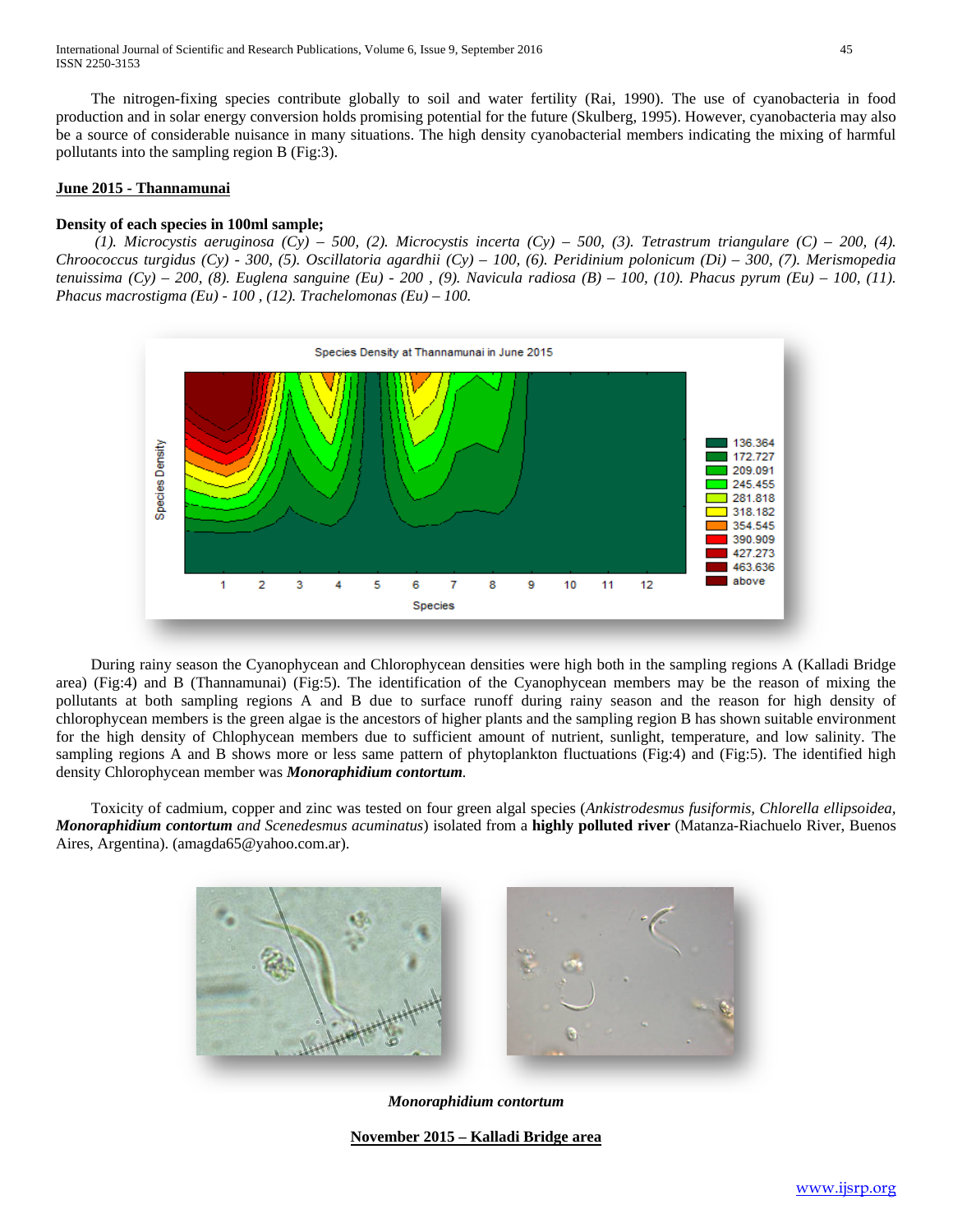# **Density of each species in 100ml sample;**

 *(1). Microcystis incerta (Cy) – 1500, (2). Monoraphidium contortum (C) – 1000, (3). Tetrastrum triangulare (C) – 200, (4). Chroococcus turgidus (Cy) – 1900, (5). Cyclotella stelligera (B) – 100, (6). Euglena sanguine (Eu) – 200, (7). Cyclotella comta (B) – 100, (8). Cerataulina pelagic (B) – 100.*



# **November 2015 - Thannamunai**

# **Density of each species in 100ml sample;**

 *(1). Monoraphidium contortum (C) – 8900, (2). Chroococcus turgidus (Cy) – 5600, (3). Phacus macrostigma (Eu) – 300, (4). Microcystis incerta (Cy) – 3100, (5). Nitzschia amphibian (B) – 400, (6). Koliella longiseta (C) – 400, (7). Tetrastrum triangulare (C) – 3100.*



#### **REFERENCES**

- [1] Art, H.W., 1993, Eutrophication, *in* Art, H.W., ed., A dictionary of ecology and environmental science (1st ed.): New York, New York, Henry Holt and Company, p. 196.
- [2] Bhattacharyya,P. and Volcani,B.E. (1980) Sodium-dependent silicate transport in the apochlorotic marine diatom *Nitzschia alba*. *Proc. Natl Acad. Sci. USA*, **77**, 6386–6390.
- [3] Cole,J.J., Howarth,R.W., Nolan,S.S. and Marino,R. (1986) Sulfate inhibition of molybdate assimilation by planktonic algae and bacteria: some implications for the aquatic nitrogen cycle. *Biogeochemistry*, **2**, 179–196.
- [4] Fay, P. 1965 Heterotrophy and nitrogen fixation in *Chlorogloea fritschii. J. Gen. Microbiol.* **39***,* 11-20.